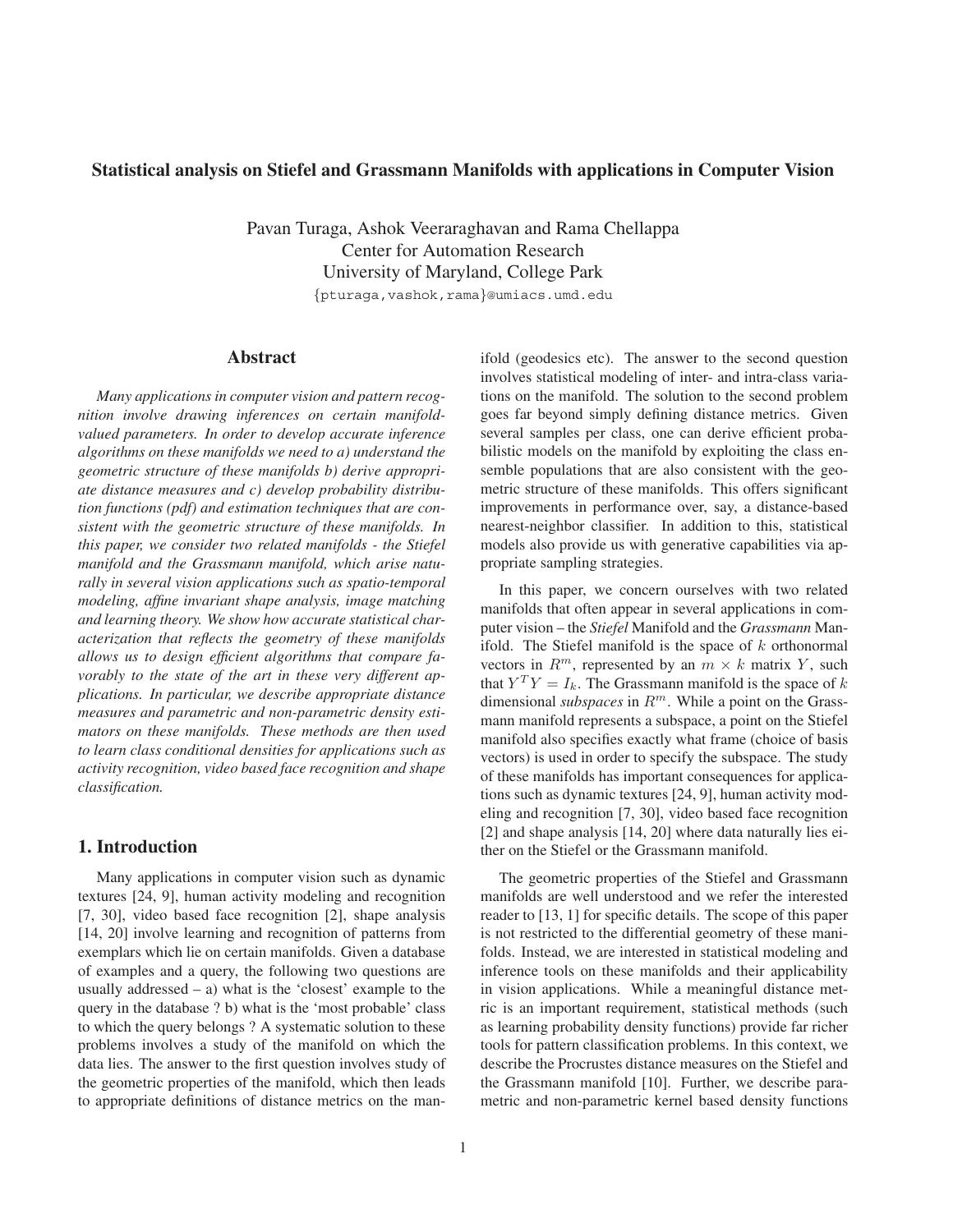on these manifolds and describe learning algorithms for estimating the distribution from data.

**Prior Work:** Statistical methods on manifolds have been studied for several years in the statistics community [5, 21, 22]. A compilation of research results on statistical analysis on the Stiefel and Grassmann manifolds can be found in [10]. Their utility in practical applications has not yet been fully explored. Theoretical foundations for manifolds based shape analysis were described in [14, 20]. The Grassmann manifold structure of the affine shape space is exploited in [4] to perform affine invariant clustering of shapes. [26] exploited the geometry of the Grassmann manifold for subspace tracking in array signal processing applications. Statistical learning of shape classes using nonlinear shape manifolds was presented in [27] where statistics are learnt on the manifold's tangent space. Classification on Riemannian manifolds have also been explored in the vision community such as in [28, 29].

**Organization of the paper:** In section 2, we present motivating examples where Stiefel and Grassmann manifolds arise naturally in vision applications. In section 3, a brief review of statistical modeling theory on the Stiefel and Grassmann manifolds is presented. In section 4, we demonstrate the strength of the framework on several example applications including view invariant activity recognition, video based face recognition, shape matching and retrieval. Finally, section 5 presents some concluding remarks.

# **2. Motivating Examples**

- 1. **Spatio-temporal dynamical models:** A wide variety of spatio-temporal data in computer vision are modeled as realizations of dynamical models. Examples include Dynamic textures [24], human joint angle trajectories [7] and silhouette sequences [30]. One popular dynamical model for such time-series data is the autoregressive and moving average (ARMA) model. For the ARMA model closed form solutions for learning the model parameters have been proposed in [19, 24] and are widely used. The parameters of the model are known to lie on the Stiefel manifold as noted in [23]. Given several instances, current approaches involve computing the distance between them using well-known distance measures [11] followed by nearest neighbor classification. Instead, given several instances of each class we can learn compact class conditional probability density functions over the parameter space – the Stiefel manifold in this case. Maximum likelihood and maximum a posteriori estimation can then be performed in order to solve problems such as video classification, clustering and retrieval.
- 2. **Shape Analysis:** Representations and recognition

of shapes is a well understood field [15, 12]. The shape observed in an image is a perspective projection of the original shape. In order to account for this, shape theory studies the equivalent class of all configurations that can be obtained by a specific class of transformation (e.g. linear, affine, projective) on a single basis shape. It can be shown that affine and linear shape spaces for specific configurations can be identified by points on the Grassmann manifold [20]. Given several exemplar shapes belonging to a few known classes, we are interested in estimating a probability distribution over the shape space for each of the classes. These can then be used for problems such as retrieval, classification or even to learn a generative model for shapes. The theory developed here may also impact several related problems such as video stabilization and image registration which amounts to finding the best warping based on mean affine shapes of a few landmark points.

3. **On-line Visual Learning via Subspace Tracking:** Applications involving dynamic environments and autonomous agents such as a mobile robot navigating through an unknown space cannot be represented by static models. In such applications it is important to adapt models, that have been learnt offline, according to new observations in an online fashion. One approach is to perform incremental PCA to dynamically learn a better representational model as the appearance of the target dynamically changes as in [3]. Incremental PCA has also been used to recognize abnormalities in the visual field of a robot as in [18]. In an unrelated domain, the theory of subspace tracking on the Grassmann manifold [26] has been developed for array signal processing applications. Since PCA basis vectors represent a subspace which is identified by a point on the Grassmann manifold, subspace tracking lends itself readily to statistical analysis for online visual learning applications.

## **3. Statistics on Manifolds**

In this section, we discuss the problem of pattern recognition on Stiefel and Grassmann manifolds. Specifically, parametric and non-parametric distributions and parameter estimation are reviewed. Procrustes analysis and corresponding distance metrics on the manifolds is also presented. The discussion will focus mainly on the Stiefel manifold. Similar results extend to the Grassmann manifold [10].

# **3.1. Definitions**

**The Stiefel Manifold**  $V_{k,m}$  [10]: The Stiefel manifold  $V_{k,m}$  is the space whose points are *k-frames* in  $R^m$ , where a set of k orthonormal vectors in  $R^m$  is called a k-frame in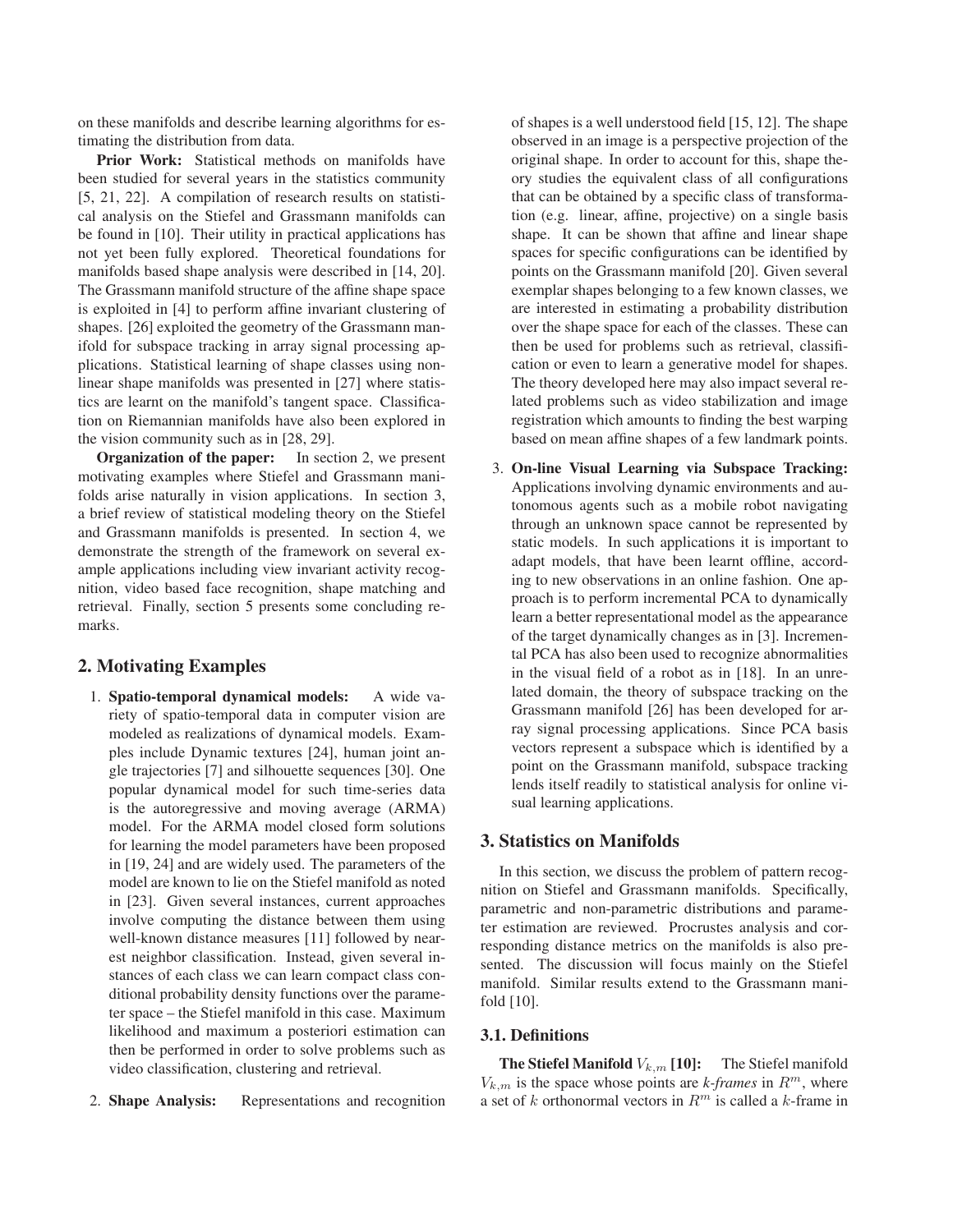$R^m(k \leq m)$ . Each point on the Stiefel manifold  $V_{k,m}$  can be represented as a  $m \times k$  matrices X such that  $X^T X = I_k$ , where  $I_k$  is the  $k \times k$  identity matrix.

The Grassmann Manifold  $G_{k,m-k}$  [10]: The Grassmann manifold  $G_{k,m-k}$  is the space whose points are *kplanes* or *k*-dimensional hyperplanes (containing the origin) in  $R^m$ . An equivalent definition of the Grassmann manifold is as follows. To each *k*-plane  $\nu$  in  $G_{k,m-k}$  corresponds a unique  $m \times m$  orthogonal projection matrix  $P$  idempotent of rank k onto  $\nu$ . If the columns of an  $m \times k$  matrix Y spans  $\nu$ , then,  $YY^T = P$ .

For the case of  $k = 1$ , the Stiefel manifold reduces to the unit hypersphere in  $m$ -dimensions. Each point on the manifold represents a vector of unit length. Similarly, for  $k = 1$ the Grassmann manifold reduces to the real projective space which consists of all lines through the origin.

## **3.2. Statistical Modeling**

Two of the most studied functional probability density forms are the Matrix Langevin and Matrix Bingham distributions.

**The Matrix Langevin Distribution [10]:** The matrix Langevin Distribution on  $V_{k,m}$ , denoted by  $L(m, k; F)$  is given by

$$
\frac{1}{\rho H_1(\frac{1}{2}m; \frac{1}{4}F^T F)} \exp(tr(F^T X))\tag{1}
$$

where  $tr()$  is the matrix trace. F is an  $m \times k$  matrix which represents the parameters of the distribution. The normalizing factor  $_0H_1()$  is a hyper-geometric function. The matrix Langevin distribution is of the exponential form. It reduces to the uniform distribution on  $V_{k,m}$  for  $F = 0$ .

**The Matrix Bingham Distribution [10]:** The matrix Bingham Distribution on  $V_{k,m}$ , denoted by  $B(m, k; A)$  is given by

$$
\frac{1}{1H_1(\frac{1}{2}k; \frac{1}{2}m; A)}exp(tr(X^T A X))\tag{2}
$$

where  $tr()$  is the matrix trace. A is an  $m \times m$  symmetric matrix. The Bingham distribution is closely related to the matrix normal distribution [10] and reduces to the uniform distribution on  $V_{k,m}$  for  $A=0$ .

**Parameter Estimation** In pattern classification problems, one is interested in estimating parameters of class conditional distributions from sample populations for each class. Let the singular value decomposition of the Langevin distribution parameter F of known rank  $p \leq k$  be given by  $F = \Gamma \Lambda \Theta^T$ . Let  $(X_1, X_2, \ldots, X_n)$  be *n* samples from the matrix Langevin distribution. Let  $\overline{X} = \frac{1}{n} \sum X_i$ , be the arithmetic mean of the samples. Let  $\overline{X} = U_X S_X V_X^T$  be the

reduced rank (rank = p) singular value decomposition of  $\overline{X}$ . The maximum likelihood estimators for  $\hat{\Gamma}$ ,  $\hat{\Theta}$  are given by  $\hat{\Gamma} = U_X$ ,  $\hat{\Theta} = V_X$ . Solving for the parameter  $\hat{\Lambda}$  is nontrivial. For the large sample asymptotic case, i.e. when  $n$  is large and  $m >> k$ ,  $\hat{\Lambda} = mS_X$ . We refer the reader to [10] for detailed derivations and proofs for the asymptotic and non-asymptotic cases. Corresponding results for the Bingham distribution can also be found in [10].

## **3.3. Distance Metrics on**  $V_{k,m}$

The Stiefel and Grassmann manifolds are endowed with a Riemannian structure that lends itself to computation of distances between points on the manifold via geodesics [13, 1]. Instead of geodesic computations, we adopt the Procrustes distance metric proposed in [10] which is defined in the ambient euclidean space. As will be discussed shortly, this choice results in efficient computation of the distance metrics and the class conditional probability density estimators on the manifolds.

Procrustes representations and corresponding distance metrics are defined to be invariant to specific classes of transformations depending on the problem domain. Examples include Procrustes representations for landmark points which are invariant to uniform scaling and rotation of the shape [15]. We seek similar representations on the Stiefel manifold. Two representations of points on the Stiefel manifold can be defined [10].

- Representation  $V_a$ : A point X on  $V_{k,m}$  is an  $m \times k$ matrix such that  $X^T X = I_k$ .
- Representation  $V_b$ : A point X on  $V_{k,m}$  is identified with an equivalence class of  $m \times k$  matrices  $XR$  in  $R_{m,k}$ , for  $R > 0$ . This is also called the Procrustes representation of the Stiefel manifold.

**Euclidean distance:** The squared Euclidean distance for two given matrices  $X_1$  and  $X_2$  on  $V_{k,m}$  based on representation  $V_a$  is given by

$$
d_{V_a}^2(X_1, X_2) = tr(X_1 - X_2)^T(X_1 - X_2)
$$
 (3)

$$
=2tr[I_k - \frac{1}{2}(X_1^T X_2 + X_2^T X_1)] \quad (4)
$$

**Procrustes Distance:** The squared Procrustes distance for two given matrices  $X_1$  and  $X_2$  on  $V_{k,m}$ , based on representation  $V_b$ , is the smallest squared Euclidean distance between any pair of matrices in the corresponding equivalence classes. Hence

$$
d_{V_b}^2(X_1, X_2) = \min_{R>0} tr(X_1 - X_2R)^T (X_1 - X_2R)
$$
 (5)

$$
= \min_{R>0} tr(R^T R - 2X_1^T X_2 R + I_k)
$$
 (6)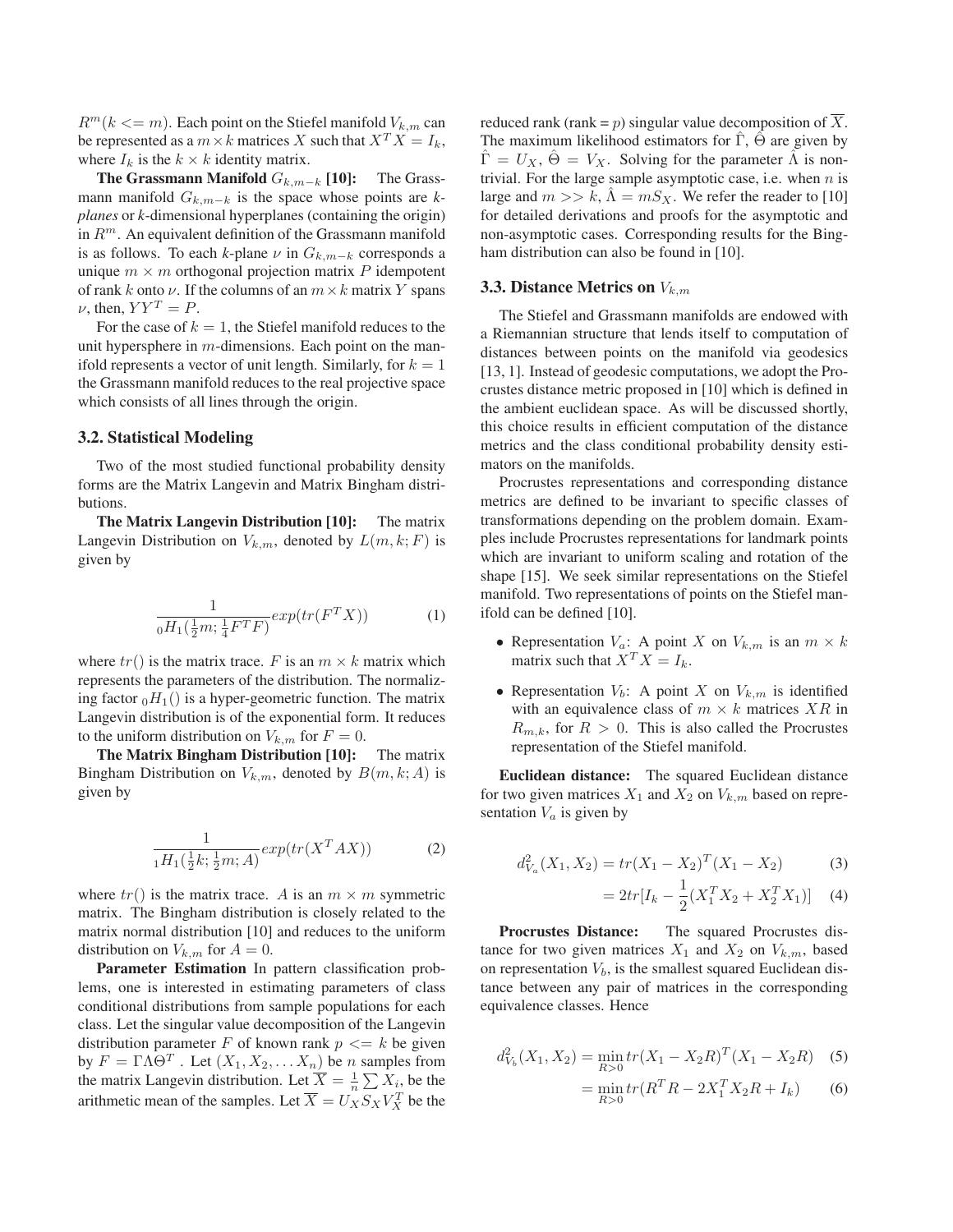**Lemma 3.3.1:** Let A be a  $k \times k$  constant matrix. Consider the minimization of the quadratic function  $q(R)$  =  $tr(R^T R - 2A^T R)$  of a matrix argument R.

- 1. If R varies over the space  $R_{k,k}$  of all  $k \times k$  matrices, the minimum is attained at  $R = A$ .
- 2. If R varies over the space of all  $k \times k$  positive semidefinite matrices, the minimum is attained at  $R = B^{+}$ , where  $B^+$  is the positive semi-definite part of  $B =$  $\frac{1}{2}(A + A^{T}).$
- 3. If R varies over the orthogonal group  $O(k)$ , the minimum is attained at  $R = H_1 H_2^T = A(A^T A)^{-1/2}$ , where  $A = H_1 D H_2^T$  is the singular value decomposition of A.

The proof of this follows easily using the method of Lagrange multipliers. We refer the reader to [10] for alternate proofs. Thus, for the case of the first constraint, where R varies over the space  $R_{k,k}$  of all  $k \times k$  matrices, the distance is given by  $d_{V_b}^2(X_1, X_2) = tr(I_k - A^T A)$ , where  $A = X_1^T X_2$ . We have used this metric in all our experiments. A closer inspection reveals that these distance measures are not symmetric in their arguments, hence are not true distance metrics. This can be trivially solved by defining a new distance metric as the average of the distance between the 2 points taken in both forward and backward directions.

Note that the Procrustes representation defines an equivalence class of points on the Stiefel manifold which are related by a *right* transformation. This directly relates to the interpretation of the Grassmann manifold as the orbit-space of the Stiefel manifold. All points on the Stiefel manifold related by a right transformation map to a single point on the Grassmann manifold. Thus, for comparing two subspaces represented by two orthonormal matrices, say  $Y_1$  and  $Y_2$ , we compute their Procrustes distance on the Stiefel manifold. We do not explicitly use the representation of points on the Grassmann manifold as  $m \times m$  idempotent projection matrices (section 3.1). Instead, the corresponding Procrustes representation on the Stiefel manifold is an equivalent one. This representational choice also leads to methods that are more computationally efficient as opposed to working with large  $m \times m$  matrices.

## **3.4. Kernel density functions**

Kernel methods for estimating probability densities have proved extremely popular in several pattern recognition problems in recent years [6] driven by improvements in computational power. Kernel methods provide a better fit to the available data than simpler parametric forms.

Given several examples from a class  $(X_1, X_2, \ldots, X_n)$ on the manifold  $V_{k,m}$ , the class conditional density can be estimated using an appropriate kernel function. We first assume that an appropriate choice of a divergence or distance measure on the manifold has been made (section 3.3). For the Procrustes distance metric  $d_{V_b}^2$  the density estimate is given by [10] as

$$
\hat{f}(X;M) = \frac{1}{n}C(M)\sum_{i=1}^{n} K[M^{-1/2}(I_k - X_i^T XX^T X_i)M^{-1/2}]
$$
\n(7)

where  $K(T)$  is the kernel function, M is a  $k \times k$  positive definite matrix which plays the role of the kernel width or a smoothing parameter.  $C(M)$  is a normalizing factor chosen so that the estimated density integrates to unity. The matrix valued kernel function  $K(T)$  can be chosen in several ways. We have used  $K(T) = exp(-tr(T))$  in all the experiments reported in this paper.

## **4. Applications and Experiments**

In this section we present a few application areas and experiments that demonstrate the usefulness of statistical analysis on the manifolds.

#### **4.1. Dynamical Models**

**Algorithmic Details:** Linear dynamical systems represent a class of parametric models for time-series. For high-dimensional time-series data (dynamic textures etc), the most common approach is to first learn a lowerdimensional embedding of the observations via PCA, and learn temporal dynamics in the lower-dimensional space. The PCA basis vectors form the model parameters for the corresponding time-series. Thus, the estimated model parameters lie on the Stiefel Manifold. For comparison of two models we use the Procrustes distance on the Stiefel manifold. Moreover, we can also use kernel density methods to learn class conditional distributions for the model parameters.

### **4.1.1 ARMA model**

A wide variety of time series data such as dynamic textures, human joint angle trajectories, shape sequences, video based face recognition etc are frequently modeled as autoregressive and moving average (ARMA) models [24, 7, 30, 2]. The ARMA model equations are given by

$$
f(t) = Cz(t) + w(t) \quad w(t) \sim N(0, R) \tag{8}
$$

$$
z(t+1) = Az(t) + v(t) \quad v(t) \sim N(0, Q) \tag{9}
$$

where,  $z$  is the hidden state vector,  $A$  the transition matrix and  $C$  the measurement matrix.  $f$  represents the observed features while  $w$  and  $v$  are noise components modeled as normal with 0 mean and covariance  $R$  and  $Q$  respec-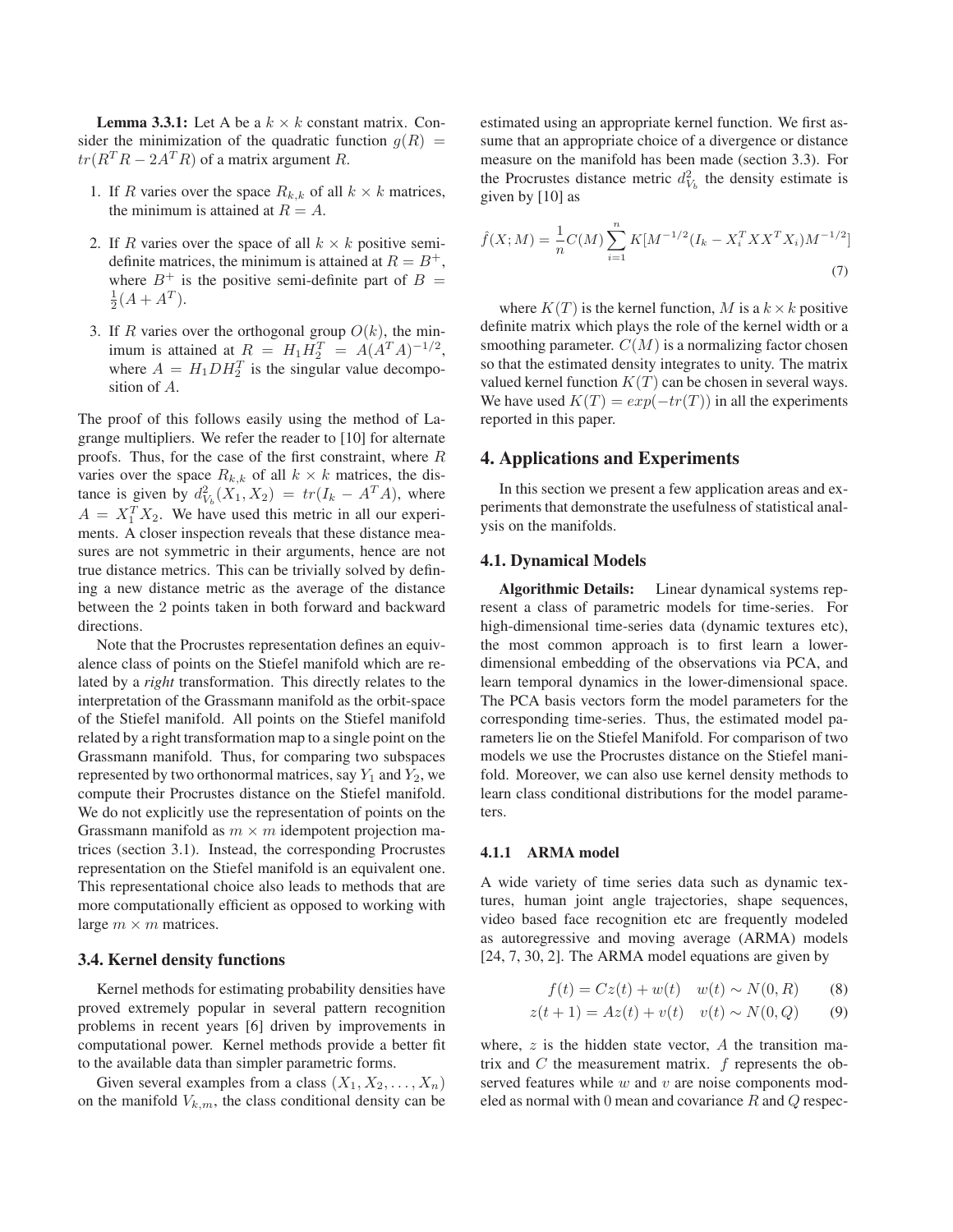tively. Closed form solutions for learning the model parameters  $(A, C)$  from the feature sequence  $(f_{1:T})$  are widely used in the computer vision community [24]. Let observations  $f(1), f(2), \ldots, f(\tau)$ , represent the features for the time indices  $1, 2, \ldots \tau$ . Let  $[f(1), f(2), \ldots f(\tau)] = U \Sigma V^T$ be the singular value decomposition of the data. Then  $\hat{C} = U, \hat{A} = \Sigma V^T D_1 V (V^T D_2 V)^{-1} \Sigma^{-1}$ , where  $D_1 = [0, 1]$  $0;I_{\tau-1}$  0] and  $D_2 = [I_{\tau-1} \ 0;0 \ 0].$ 

The model parameters  $(A, C)$  learned as above do not lie on a linear space. The transition matrix A is only constrained to be stable with eigenvalues inside the unit circle. The observation matrix  $C$  is constrained to be an orthonormal matrix. Thus, the  $C$  matrix lies on the Stiefel manifold. For comparison of models, the most commonly used distance metric is based on subspace angles between columns spaces of the observability matrices [11] (denoted as Subspace Angles). The extended observability matrix for a model  $(A, C)$  is given by

$$
O_{\infty}^{T} = [C^{T}, (CA)^{T}, (CA^{2})^{T}, \dots (CA^{n})^{T} \dots]
$$
 (10)

Thus, a linear dynamical system can be alternately identified as a point on the Grassmann manifold corresponding to the column space of the observability matrix. In experimental implementations, we approximate the extended observability matrix by the finite observability matrix as is commonly done [23].

$$
O_n^T = [C^T, (CA)^T, (CA^2)^T, \dots (CA^n)^T] \tag{11}
$$

As already discussed in section 3.3, comparison of two points on the Grassmann manifold can be performed by using the Procrustes distance metric on the Stiefel manifold (denoted as NN-Pro-Stiefel) without explicitly using the projection matrix representation of points on the Grassmann manifold. Moreover, if several observation sequences are available for each class, then one can learn the class conditional distributions on the Stiefel manifold using kernel density methods. Maximum likelihood classification can be performed for each test instance using these class conditional distributions (denoted as Kernel-Stiefel).

## **4.1.2 Activity Recognition**

We performed a recognition experiment on the publicly available INRIA dataset [31]. The dataset consists of 10 actors performing 11 actions, each action executed 3 times at varying rates while freely changing orientation. We used the view-invariant representation and features as proposed in [31]. Specifically, we used the  $16 \times 16 \times 16$  circular FFT features proposed by [31]. Each activity was modeled as a linear dynamical system. Testing was performed using a round-robin experiment where activity models were learnt

| <b>Activity</b>    | Dim.   | Best     | <b>Subspace</b>     | NN-Pro-        | <b>Kernel-</b>  |
|--------------------|--------|----------|---------------------|----------------|-----------------|
|                    | Red.   | Dim.     | Angles              | <b>Stiefel</b> | <b>Stiefel</b>  |
|                    | [31]   | Red.     | $16^{\overline{3}}$ | $16^3$         | 16 <sup>3</sup> |
|                    | $16^3$ | $[31]$   | volume              | volume         | volume          |
|                    | volume | $64^{3}$ |                     |                |                 |
|                    |        | volume   |                     |                |                 |
| <b>Check Watch</b> | 76.67  | 86.66    | 93.33               | 90             | 100             |
| Cross Arms         | 100    | 100      | 100                 | 96.67          | 100             |
| Scratch Head       | 80     | 93.33    | 76.67               | 90             | 96.67           |
| Sit Down           | 96.67  | 93.33    | 93.33               | 93.33          | 93.33           |
| Get Up             | 93.33  | 93.33    | 86.67               | 80             | 96.67           |
| Turn Around        | 96.67  | 96.67    | 100                 | 100            | 100             |
| Walk               | 100    | 100      | 100                 | 100            | 100             |
| Wave Hand          | 73.33  | 80       | 93.33               | 90             | 100             |
| Punch              | 83.33  | 96.66    | 93.33               | 83.33          | 100             |
| Kick               | 90     | 96.66    | 100                 | 100            | 100             |
| Pick Up            | 86.67  | 90       | 96.67               | 96.67          | 100             |
| Average            | 88.78  | 93.33    | 93.93               | 92.72          | 98.78           |

Table 1. Comparison of view invariant recognition of activities in the INRIA dataset using a) Best DimRed [31] on  $16 \times 16 \times 16$ features, b) Best Dim. Red. [31] on  $64 \times 64 \times 64$  features c) Nearest Neighbor using Procrustes distance on the Stiefel manifold  $(16 \times 16 \times 16$  features), d) Maximum likelihood using kernel density methods on the Stiefel manifold ( $16 \times 16 \times 16$  features)

using 9 actors and tested on 1 actor. For the kernel method, all available training instances per class were used to learn a class-conditional kernel density as described in section 3.4. In table 1, we show the recognition results obtained using four methods. The first column shows the results obtained using dimensionality reduction approaches of [31] on  $16 \times 16 \times 16$  features. [31] reports recognition results using a variety of dimensionality reduction techniques (PCA, LDA, Mahalanobis) and here we choose the row-wise best performance from their experiments (denoted 'Best Dim. Red.') which were obtained using  $64 \times 64 \times 64$  circular FFT features. The third column corresponds to the method of using subspace angles based distance between dynamical models [11]. Column 4 shows the nearest-neighbor classifier performance using Procrustes distance measure on the Stiefel manifold (16  $\times$  16  $\times$  16 features). We see that the manifold Procrustes distance performs as well as system distance. But, statistical modeling of class conditional densities for each activity using kernel density methods on the Stiefel manifold, leads to a significant improvement in recognition performance. Note that even though the manifold approaches presented here use only  $16 \times 16 \times 16$  features they outperform other approaches that use higher resolution ( $64 \times 64 \times 64$  features) as shown in table 1. Moreover, computational complexity of the manifold Procrustes distance is extremely low since it involves computing a small  $k \times k$  matrix R, whereas subspace angles [11] requires solving a high-dimensional discrete time Lyapunov equation.

#### **4.1.3 Video-Based Face Recognition**

Video-based face recognition (FR) by modeling the 'cropped video' either as dynamical models ([2]) or as a collection of PCA subspaces [16] have recently gained popularity because of their ability to recognize faces from low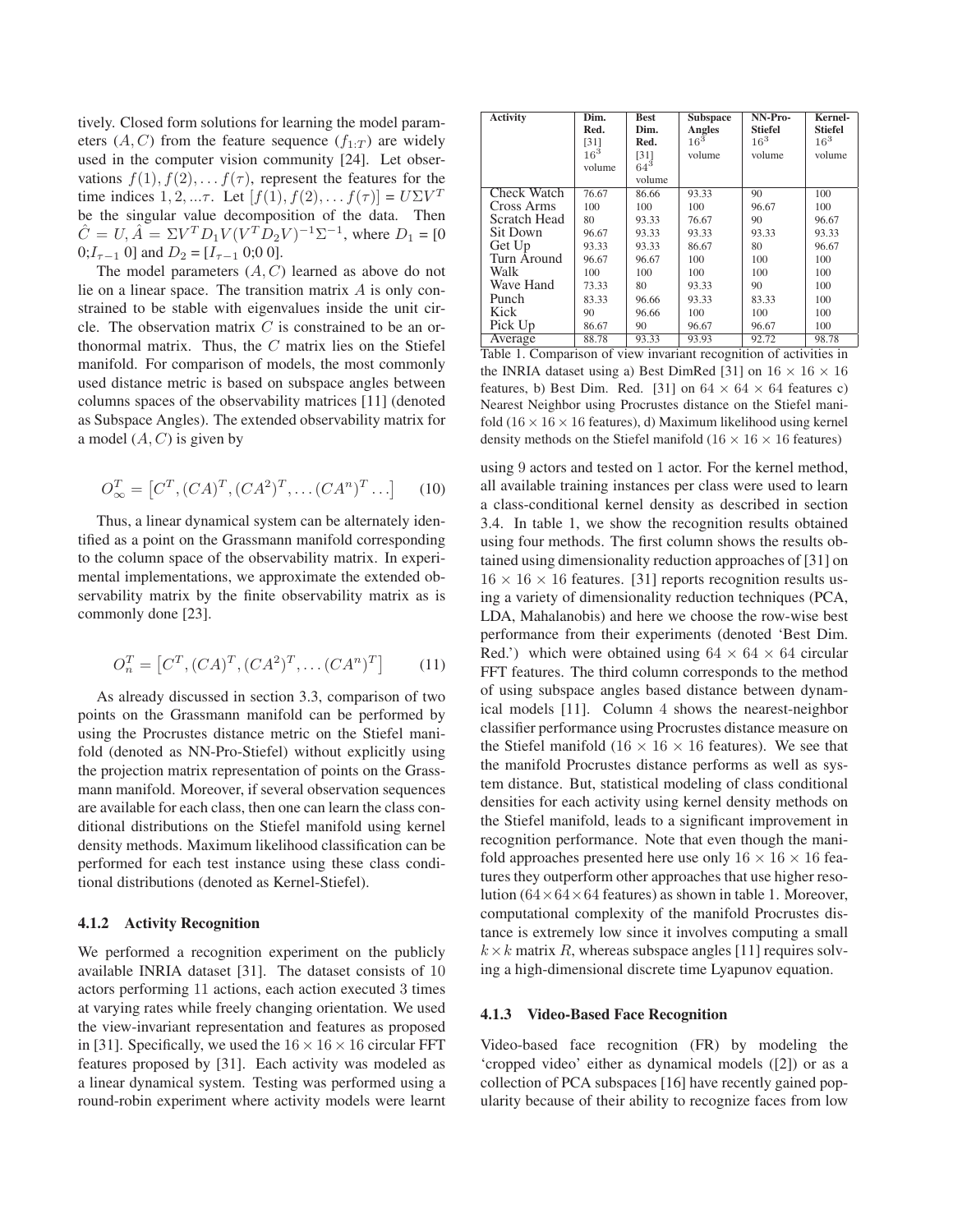|   | <b>Test condition</b> | <b>System</b><br>Dis-<br>tance | <b>Procrustes</b> | Kernel<br>density |
|---|-----------------------|--------------------------------|-------------------|-------------------|
|   | Gallery 1, Probe2     | 81.25                          | 93.75             | 93.75             |
|   | Gallery2, Probe1      | 68.75                          | 81.25             | 93.75             |
| 3 | Average               | 75%                            | 87.5%             | 93.75%            |

Table 2. Comparison of video based face recognition approaches a) ARMA system distance, b) Stiefel Procrustes distance, c) Manifold kernel density

resolution videos. However, in this case, we focus only on the C matrix of the ARMA model or PCA subspace as the distinguishing model parameter. This is because the C matrix encodes the appearance of the face, whereas the A matrix encodes the dynamic information. For video-based FR, only the facial appearance is important and not the facial dynamics. The C matrices are orthonormal, hence points on the Stiefel manifold. But, for recognition applications, the important information is encoded in the subspace spanned by the  $C$  matrix. Hence, we identify the model parameters (C's) as points on the Grassmann Manifold. Therefore, both Procrustes distance and Kernel density methods are directly applicable. We tested our method on the dataset used in [2]. The dataset consists of face videos for 16 subjects with 2 sequences per subject. Subjects arbitrarily change head orientation and expressions. The illumination conditions differed widely for the 2 sequences of each subject. For each subject, one sequence was used as the gallery while the other formed the probe. The experiment was repeated by swapping the gallery and the probe data. The recognition results are reported in table 2. For kernel density estimation, the available gallery sequence for each actor was split into three distinct sequences. As seen in the last column, the kernelbased method outperforms the other approaches.

# **4.2. Affine Shape Analysis**

**Algorithmic Details:** The representation and analysis of shapes has important applications in object recognition, gait recognition and image registration. Landmark based shape analysis is one of the most widely used approaches for representing shapes. A shape is represented by a set of landmark points on its contour. A shape is represented by a  $m \times 2$  matrix  $S = [(x_1, y_1); (x_2, y_2); \dots; (x_m, y_m)],$  of the set of  $m$  landmarks of the centered scaled shape. The *shape space* of a base shape is the set of equivalent configurations that are obtained by transforming the base shape by an appropriate spatial transformation. For example, the set of all affine transformations of a base shape forms the *affine shape space* of that base shape. More rigorously, let  $\chi = (x_1, x_2, \ldots, x_m)$  be a configuration of m points where each  $x_i \in R^2$ . Let  $\gamma$  be a transformation on  $R^2$ . For example,  $\gamma$  could belong to the affine group, linear group, projec-

| Algorithm        |      | Rank 1 | Rank 2 | Rank 3 | Rank 4 |
|------------------|------|--------|--------|--------|--------|
| SC [17]          |      | 20/40  | 10/40  | 11/40  | 5/40   |
| <b>IDSC</b> [17] |      | 40/40  | 34/40  | 35/40  | 27/40  |
| Hashing [8]      |      | 40/40  | 38/40  | 33/40  | 20/40  |
| Grassmann        | Pro- | 38/40  | 30/40  | 23/40  | 17/40  |
| crustes<br>.     |      |        | .      |        |        |

Table 3. Retrieval experiment on articulation dataset. Last row is the results obtained using Grassmann manifold Procrustes representation. No articulation invariant descriptors were used.

tive group etc. Let

$$
A(\gamma, (x_1, \ldots, x_m)) = (\gamma(x_1), \ldots, \gamma(x_m)) \tag{12}
$$

be the *action* of  $\gamma$  on the point configuration.

In particular, the *affine shape space* [14] [25] is very important because the effect of the camera location and orientation can be approximated as affine transformations on the original base shape. The affine transforms of the shape can be derived from the base shape simply by multiplying the shape matrix S by a  $2 \times 2$  full rank matrix on the right (translations are removed by centering). Multiplication by a full-rank matrix on the right preserves the column-space of the matrix  $S$ . Thus, all affine deformations of the same base shape, map to the same point on the Grassmann manifold [25]. Therefore, a systematic study of affine shape space essentially boils down to a study of the points on the Grassmann manifold. We can use both Procrustes distance and kernel density methods described earlier for several applications of affine invariant shape analysis such as shape retrieval and recognition.

### **4.2.1 Articulation Database**

We conducted a retrieval experiment on the articulated shape database from [17]. We use the same test scheme proposed in [17]. The database consists of 8 object classes with 5 examples for each class. For each shape, 4 top matches are selected and the number of correct hits for ranks 1, 2, 3, 4 are reported. Table 3 summarizes the results obtained on this dataset. The proposed approach compares well with other approaches. It should be noted however, that this is not a fair comparison, as we do not use any articulationinvariant descriptors such as the ones used in [17] and [8]. In spite of this, manifold-based distance metrics perform very well.

## **4.2.2 Affine MPEG-7 Database**

Since the strength of the approach lies in affine invariant representation of shapes, we conducted a synthetic experiment using the MPEG-7 database. We took one base shape from each of the 70 object classes and created 10 random affine warps of the shapes with varying levels of additive noise. This new set of shapes formed the gallery for the experiment. Sample shapes that were generated are shown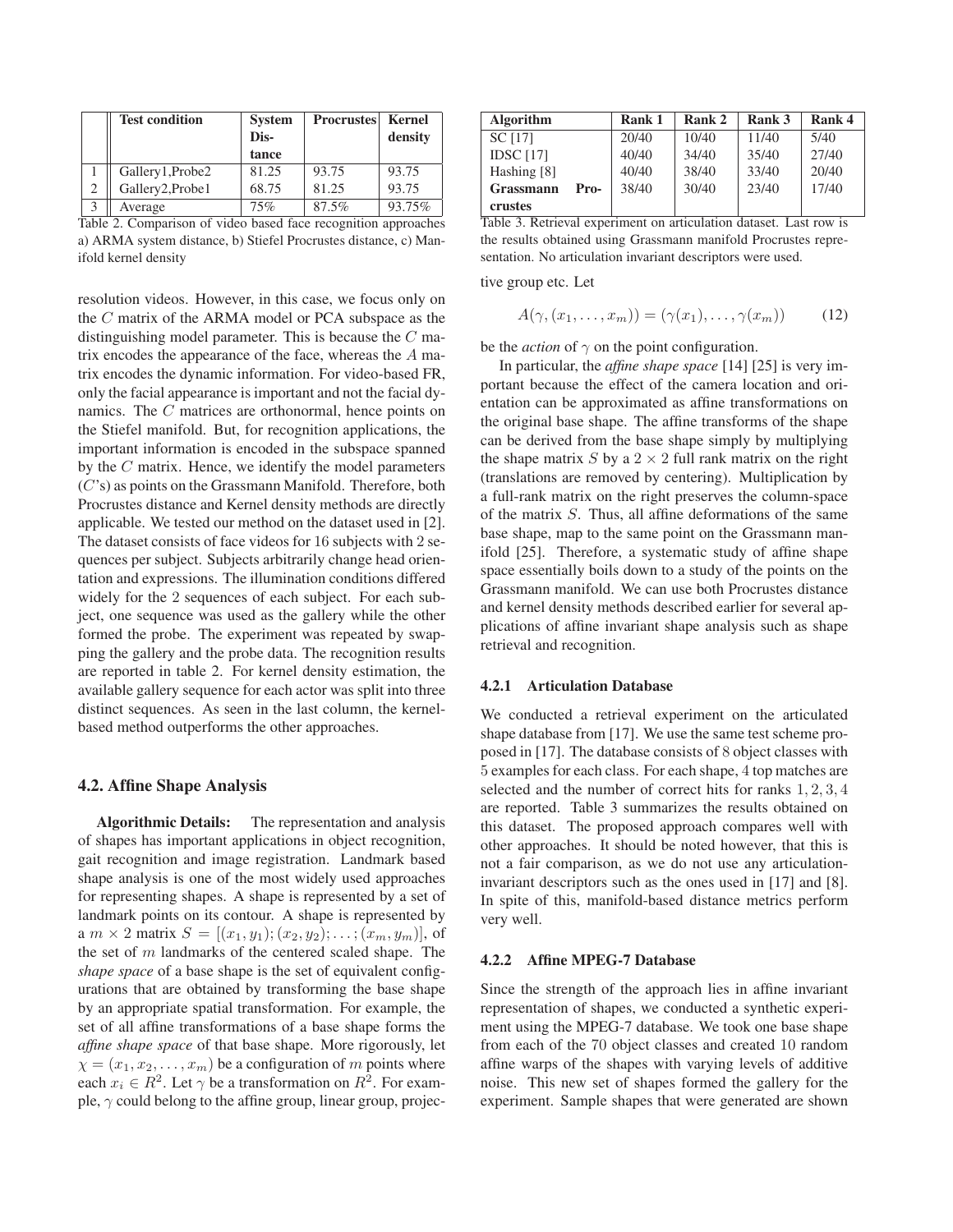فلجم  $\frac{1}{2}$  $\tilde{\mathcal{H}}$  $\mathcal{N}$ 

Figure 1. Synthetic data generated from the MPEG database. The first column shows base-shapes from the original MPEG dataset for 5 objects. The remaining columns show random affine warps for the base shapes with increasing levels of additive noise.

in figure 1. The test set was created by randomly picking a gallery shape and affine warping it with additive noise. The recognition experiment was performed using the Procrustes distance and the kernel density methods. For comparison, we used the popular shape Procrustes distance [15] as a baseline measure. We also used the 'arc-length' distance metric used in [4]. The arc-length distance metric is the Frobenius norm of the angle between two subspaces. In all cases, the experiments were repeated with 100 Monte-Carlo trials for each noise level in order to robustly evaluate the performance. The performance of the methods is compared in Figure 2 as a function of noise to signal ratio. It can be seen that manifold-based methods perform significantly better than straightforward shape Procrustes measures. Among the manifold methods, the kernel density method outperforms both the Procrustes and the arc-length distance measures. Since the Grassmann manifold based methods accurately account for the affine variations found in the shape, they outperform simple methods that do not account for affine invariance. Moreover, since the kernel methods learn a probability density function for the shapes on the Grassmann manifold, it outperforms distance based nearest neighbor classifiers using Grassmann arc-length and Grassmann Procrustes.

## **4.2.3 Sampling from Distributions**

Generative capabilities of parametric probability densities can be exploited via appropriate sampling strategies. Once the distribution is learnt, one can synthesize samples from the distribution in a two step process. We first generate a sample from a proposal distribution (we used a matrixvariate normal centered around the class mean), then we use an accept-reject strategy to generate the final shape [10].



Figure 2. Comparison of recognition performance on MPEG-7 database. For comparison we used the shape Procrustes measure [15] and the Grassmann arc-length distance [4]. Manifold based methods perform significantly better than direct application of shape Procrustes measure. Among the manifold methods, statistical modeling via kernel methods outperforms the others.

888848888 W Ъ  $\gamma$ M

Figure 3. Samples generated from estimated class conditional densities for a few classes of the MPEG dataset

We show a sampling experiment using this technique. For this experiment, we took one shape from each of the object classes in the MPEG-7 database and corrupted it with additive noise to generate several noisy samples for each class. We used the Grassmann representation of points as idempotent projection matrices. Then, we learnt a parametric Langevin distribution on the Grassmann manifold for each class. Note that the distribution is learnt on the Grassmann manifold, hence, a sample from the distribution represents a subspace in the form of a projection matrix. To generate an actual shape we need to first choose a  $2 - frame$  for the generated subspace which can be done via SVD of the projection matrix. Once the  $2 - frame$  is chosen, actual shapes can be generated by choosing random coordinates in the  $2 - frame$ . We show sampling results in Figure 3.